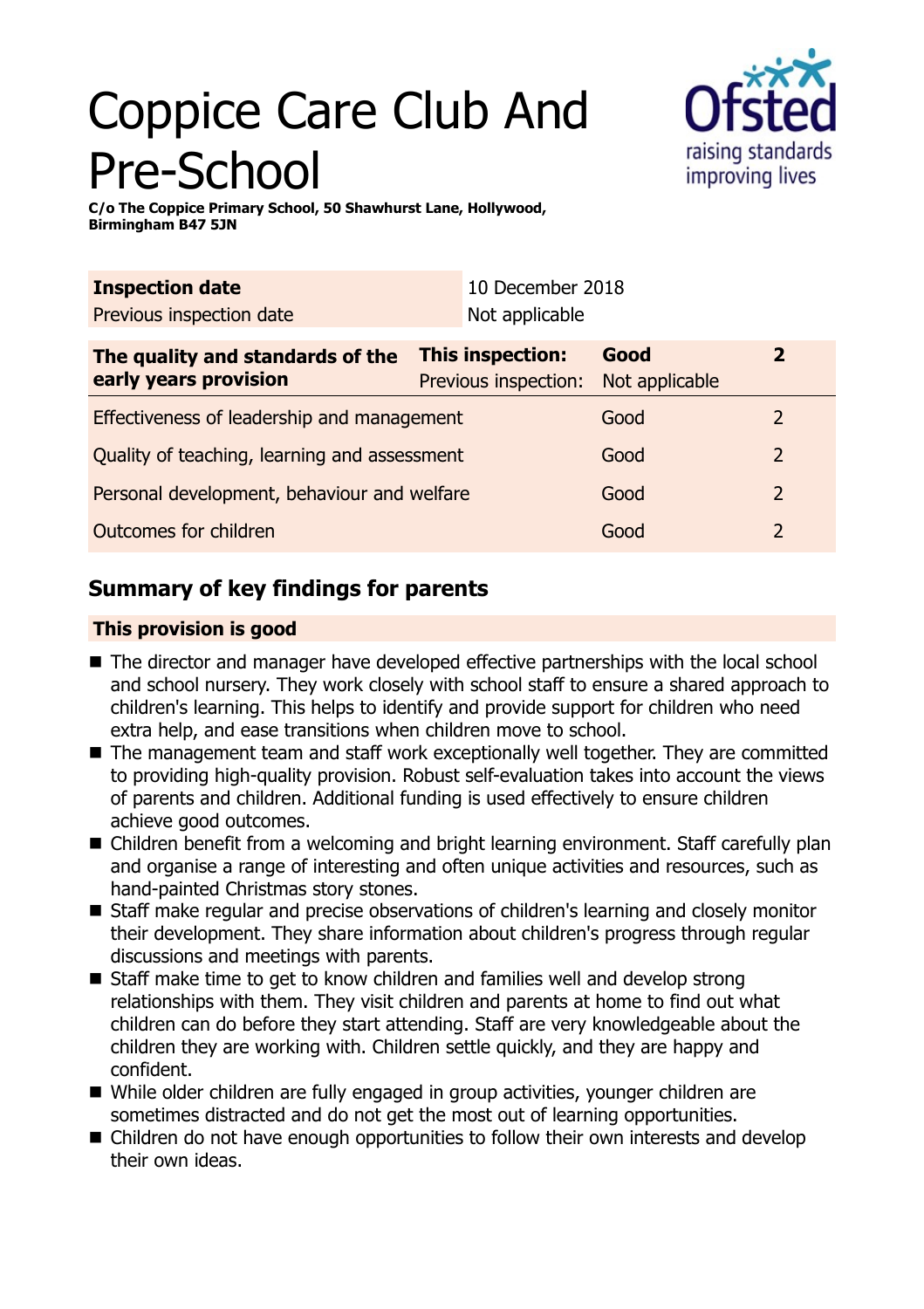## **What the setting needs to do to improve further**

## **To further improve the quality of the early years provision the provider should:**

- $\blacksquare$  focus more precisely on the learning outcomes for the younger children during group activities so that they remain engaged and make the best possible progress
- **n** provide more opportunities for children to follow their interests and build on their ideas.

## **Inspection activities**

- The inspector observed the quality of teaching during activities indoors and outdoors, and assessed the impact this has on children's learning.
- $\blacksquare$  The inspector completed a joint observation with the manager.
- $\blacksquare$  The inspector held a meeting with the director and manager of the setting. She looked at relevant documentation, such as the setting's self-evaluation and evidence of the suitability of staff working in the setting.
- The inspector spoke to a small selection of parents during the inspection and took account of their views.

## **Inspector**

Susan Cother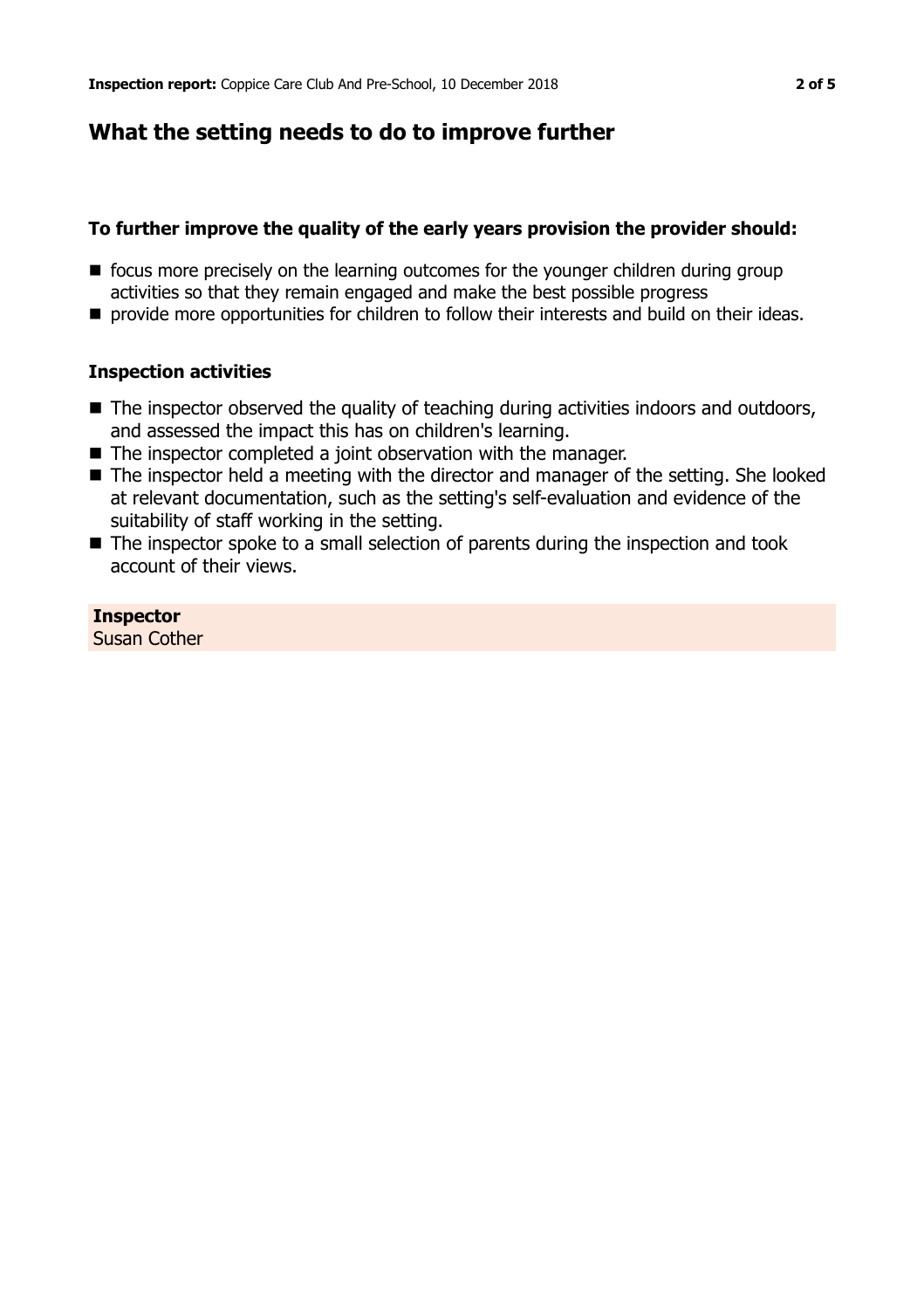## **Inspection findings**

#### **Effectiveness of leadership and management is good**

Safeguarding is effective. Staff share a thorough knowledge of child protection procedures. They know what to do if they have a concern about children's welfare to help keep children safe. Robust recruitment procedures ensure the suitability of adults working with the children. The management team monitors staff performance through regular supervisory meetings. Staff receive good support and training to continue their professional development, and enhance their good teaching skills. They speak with enthusiasm about their roles and demonstrate satisfaction in all aspects of their work. Parents are positive about the setting. They state that they are very happy with the quality of care and education their children receive.

## **Quality of teaching, learning and assessment is good**

Children enjoy an interesting range of learning opportunities. The indoor and outdoor environments are used well. Children have fun playing together and with the enthusiastic staff. Children develop their curiosity and problem-solving skills as they attempt to make models using sawdust. They demonstrate good levels of perseverance as they carefully lift containers while trying to keep their structures in one piece. Staff promote children's mathematical development well. They encourage children to look for sticks of different sizes. They talk to the children about concepts, such as 'long' and 'short', and praise their good counting. Staff motivate the children as they talk to them and ask them questions at the right time. Children listen carefully and eagerly respond. This helps to develop children's communication and language.

#### **Personal development, behaviour and welfare are good**

Children have many opportunities to be physically active outdoors in the exciting 'adventure zone' area. They enjoy climbing on a range of equipment and balancing on beams. Staff help children develop self-help skills and gain independence. For example, children pour their own drinks and clear away their bowls at snack time. They enjoy preparing their own healthy snacks as they confidently slice cucumber for their friends. Staff are good role models. They are calm and attentive, and praise children's positive behaviours. This helps support children's self-esteem. Children develop good social skills. They are kind to each other and use good manners. Children's behaviour is good.

#### **Outcomes for children are good**

Children gain important skills and develop positive attitudes to support the next stage of their learning or their move on to school. They learn new vocabulary from well-read stories and listen with focus as they try to recognise different animal sounds. Staff plan interesting activities with a strong focus on literacy skills. Children learn to recognise their written name at group time. They enjoy mark making in shaving foam and drawing outdoors to inspire their learning and interest in early writing.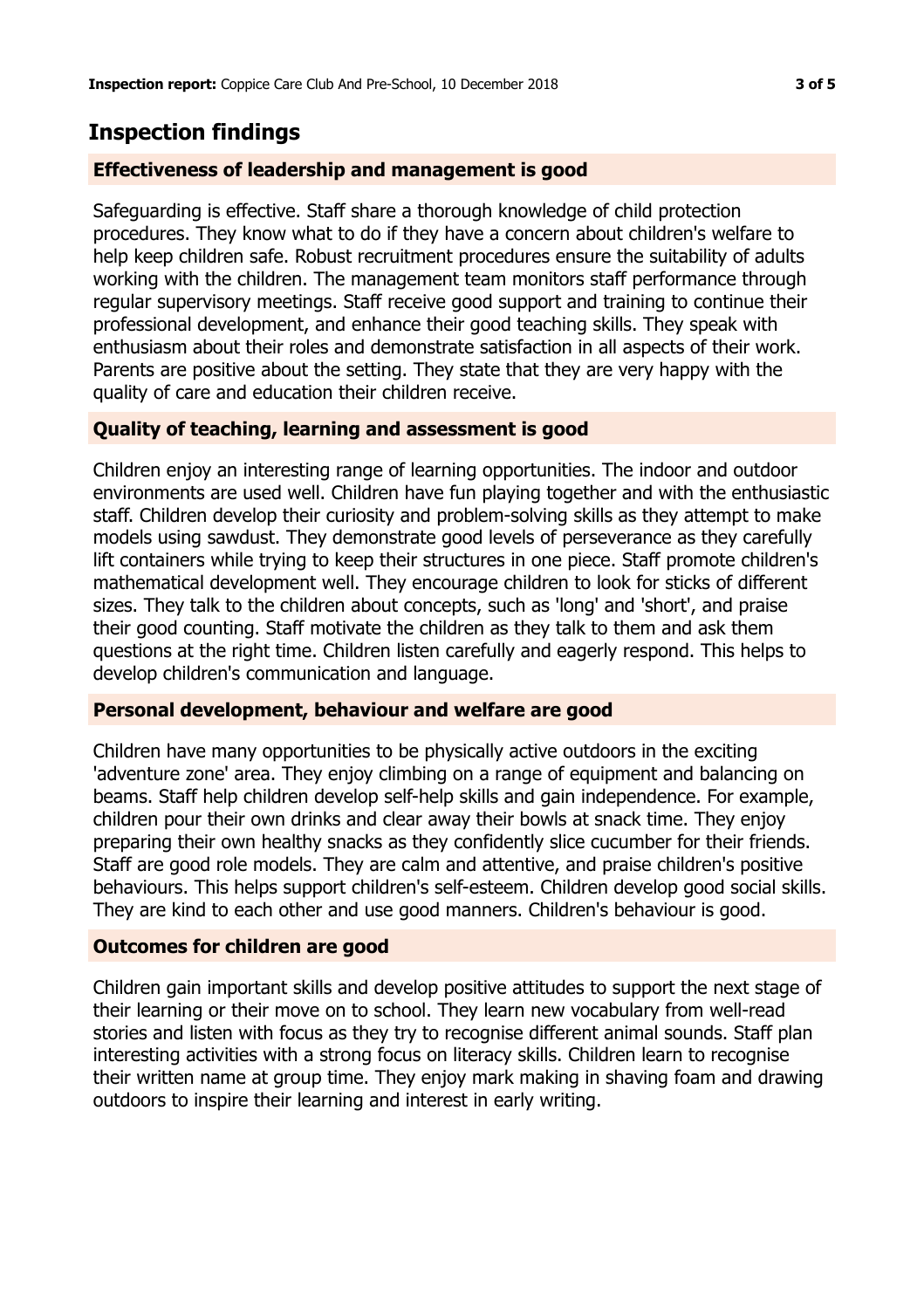## **Setting details**

| Unique reference number                             | EY539541                                                                             |  |
|-----------------------------------------------------|--------------------------------------------------------------------------------------|--|
| <b>Local authority</b>                              | Worcestershire                                                                       |  |
| <b>Inspection number</b>                            | 10079174                                                                             |  |
| <b>Type of provision</b>                            | Full day care                                                                        |  |
| <b>Registers</b>                                    | Early Years Register, Compulsory Childcare<br>Register, Voluntary Childcare Register |  |
| Day care type                                       | Childcare on non-domestic premises                                                   |  |
| Age range of children                               | $2 - 11$                                                                             |  |
| <b>Total number of places</b>                       | 75                                                                                   |  |
| Number of children on roll                          | 156                                                                                  |  |
| Name of registered person                           | Coppice Care Club And Pre-School Limited                                             |  |
| <b>Registered person unique</b><br>reference number | RP539540                                                                             |  |
| Date of previous inspection                         | Not applicable                                                                       |  |
| <b>Telephone number</b>                             | 07914825141                                                                          |  |

Coppice Care Club And Pre-School registered in 2016 and is located in Hollywood, Birmingham. The pre-school employs 12 members of staff. Of these 11 hold appropriate early years qualifications at levels 2, 3 or 6. The pre-school opens from Monday to Friday, for 51 weeks a year, excluding bank holidays. Sessions are from 7.30am until 6.00pm. The pre-school provides funded early education for two-, three- and four-year-old-children.

This inspection was carried out by Ofsted under sections 49 and 50 of the Childcare Act 2006 on the quality and standards of provision that is registered on the Early Years Register. The registered person must ensure that this provision complies with the statutory framework for children's learning, development and care, known as the early years foundation stage.

Any complaints about the inspection or the report should be made following the procedures set out in the guidance Complaints procedure: raising concerns and making complaints about Ofsted, which is available from Ofsted's website: www.ofsted.gov.uk. If you would like Ofsted to send you a copy of the guidance, please telephone 0300 123 4234, or email [enquiries@ofsted.gov.uk.](mailto:enquiries@ofsted.gov.uk)